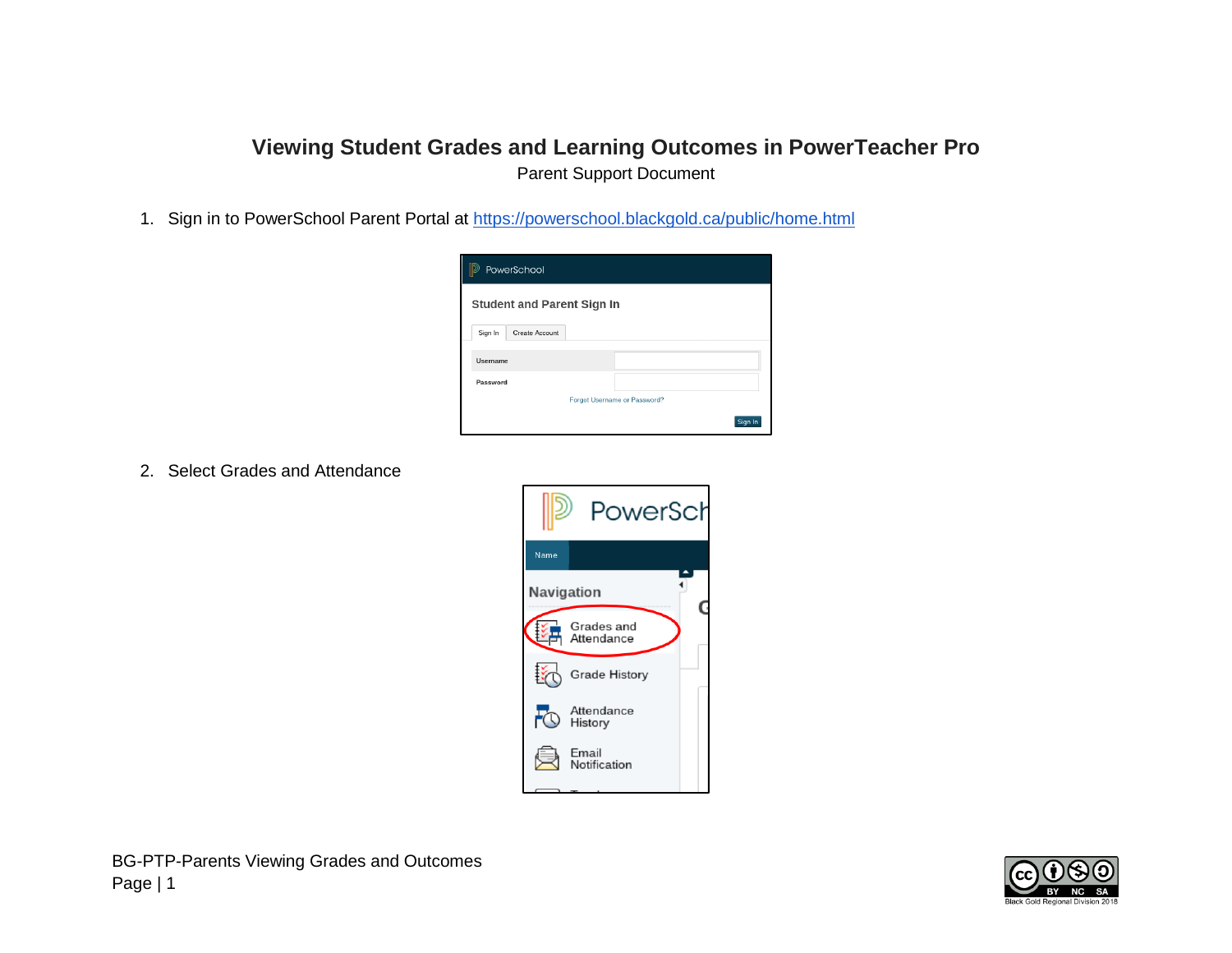3. The student's grades and attendance view will display. Blue text indicates an interactive feature. If you choose click the teacher name, you will be able to email the teacher.

| Welcome.<br>Help<br>Sign O<br>Parent<br>PowerSchool     |                                            |                                              |                  |     |   |       |  |  |                  |         |                                                              |     |                |                          |     |                                       |                |
|---------------------------------------------------------|--------------------------------------------|----------------------------------------------|------------------|-----|---|-------|--|--|------------------|---------|--------------------------------------------------------------|-----|----------------|--------------------------|-----|---------------------------------------|----------------|
| Student 3<br><b>要占金工</b><br>Student 2<br>Student 1<br>B |                                            |                                              |                  |     |   |       |  |  |                  |         |                                                              |     |                |                          |     |                                       |                |
|                                                         | Navigation                                 |                                              |                  |     |   |       |  |  |                  |         |                                                              |     |                |                          |     |                                       |                |
|                                                         | Grades and                                 | Grades and Attendance: Last Name, First Name |                  |     |   |       |  |  |                  |         |                                                              |     |                |                          |     |                                       |                |
|                                                         | Grade History                              | Standards Grades<br>Grades and Attendance    |                  |     |   |       |  |  |                  |         |                                                              |     |                |                          |     |                                       |                |
| ٢Ō                                                      | Attendance<br>History                      | <b>Attendance By Class</b>                   |                  |     |   |       |  |  |                  |         |                                                              |     |                |                          |     |                                       |                |
|                                                         |                                            | Exp                                          | <b>Last Week</b> |     |   |       |  |  | <b>This Week</b> |         | Course                                                       | T1  | T <sub>2</sub> | T <sub>3</sub>           | Y1  | Absences                              | <b>Tardies</b> |
| 負                                                       | Email<br>Notification                      |                                              |                  | M T | W | H F M |  |  |                  | T W H F |                                                              |     |                |                          |     |                                       |                |
| Ę                                                       | Teacher<br>Comments                        | AM(1-5) PM(1-5)                              |                  |     |   |       |  |  |                  |         | Homeroc<br>$\blacksquare$<br>Teacher                         | [1] | [i]            | [i]<br>Absences          |     | 10                                    | $\circ$        |
| ÷                                                       | School Bulletin                            | $P1(1-5) P2(4)$                              |                  |     |   |       |  |  |                  |         | Teacher Name<br>$ \frac{1}{2}$<br><b>Email Teacher</b>       |     |                | U).                      |     | $\begin{array}{c} 0 \end{array}$      | $\mathbf{0}$   |
| FX                                                      | Class<br>Registration                      | P2-P3(1-2) P4-P5(4) P6-P7(3)                 |                  |     |   |       |  |  |                  |         | Science 8<br><b>B</b> Email Teacher                          | 94  | 95             | 87                       | 93  | $\circ$                               | 0              |
| €                                                       | Student Fees<br>and Forms                  | P2(3,5) P3(4) P4(1-2)                        |                  |     |   |       |  |  |                  |         | Term Grade<br>Physical Education 8<br><b>B</b> Email Teacher | [i] | [i]            | [i]                      | [i] | $\sqrt{0}$                            | $\overline{0}$ |
|                                                         | My Calendars                               | P5(1) P6(1,5) P7(4-5) P10(4) P11(2,4)        |                  |     |   |       |  |  |                  |         | English Language Arts 8<br><b>B</b> Email Teacher            | 96  | 96             | 97                       | 97  | $\begin{array}{c} 0 \\ 0 \end{array}$ | $\Omega$       |
| 晒                                                       | School<br>Information                      | P5(2) P6(4) P7(1)                            |                  |     |   |       |  |  |                  |         | Health and Life Skills 8<br>E Email Teacher                  | 91  | 100            | 100                      | 98  | $\circ$                               | $\circ$        |
| ≌                                                       | Account<br>Preferences                     | P5(3,5) P8-P9(1-2,4)                         |                  |     |   |       |  |  |                  |         | Mathematics 8<br>Email Teacher                               | 98  | 97             | 98                       | 98  | $\mathbb O$                           | $\bf{0}$       |
| *                                                       | 18-19 Student<br>Enrolment<br>Verification | P3-P4(3,5) P6-P7(2) P10-P11(1)               |                  |     |   |       |  |  |                  |         | Social Studies 8<br>Email Teacher                            | 93  | 98             | 91                       | 96  | $\begin{array}{c} 0 \end{array}$      | $\bf{0}$       |
| $\bullet$                                               | alert Alert Solutions<br>SchoolMessenger   | P8-P11(3,5)                                  | $\sim$           |     |   |       |  |  |                  |         | Mini Exploratory Studies 8<br><b>B</b> Email Teacher         |     |                | $[1]$                    |     | $\circ$                               | $\Omega$       |
|                                                         |                                            |                                              |                  |     |   |       |  |  |                  |         |                                                              |     |                | <b>Attendance Totals</b> |     | 10 <sub>10</sub>                      | $\mathbf{0}$   |

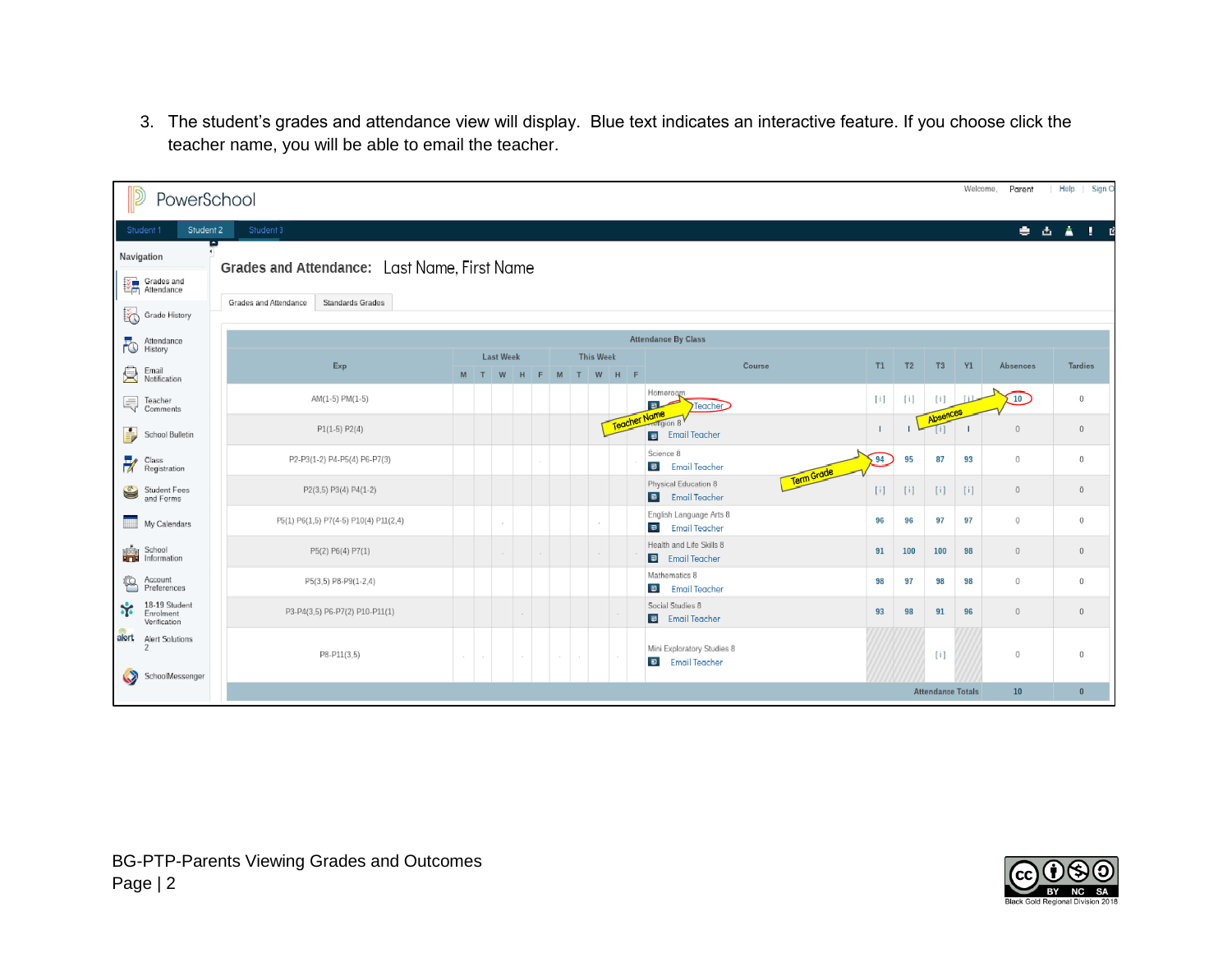

4. If you click the number in the absence column, you will see a description of the absences, with a legend.

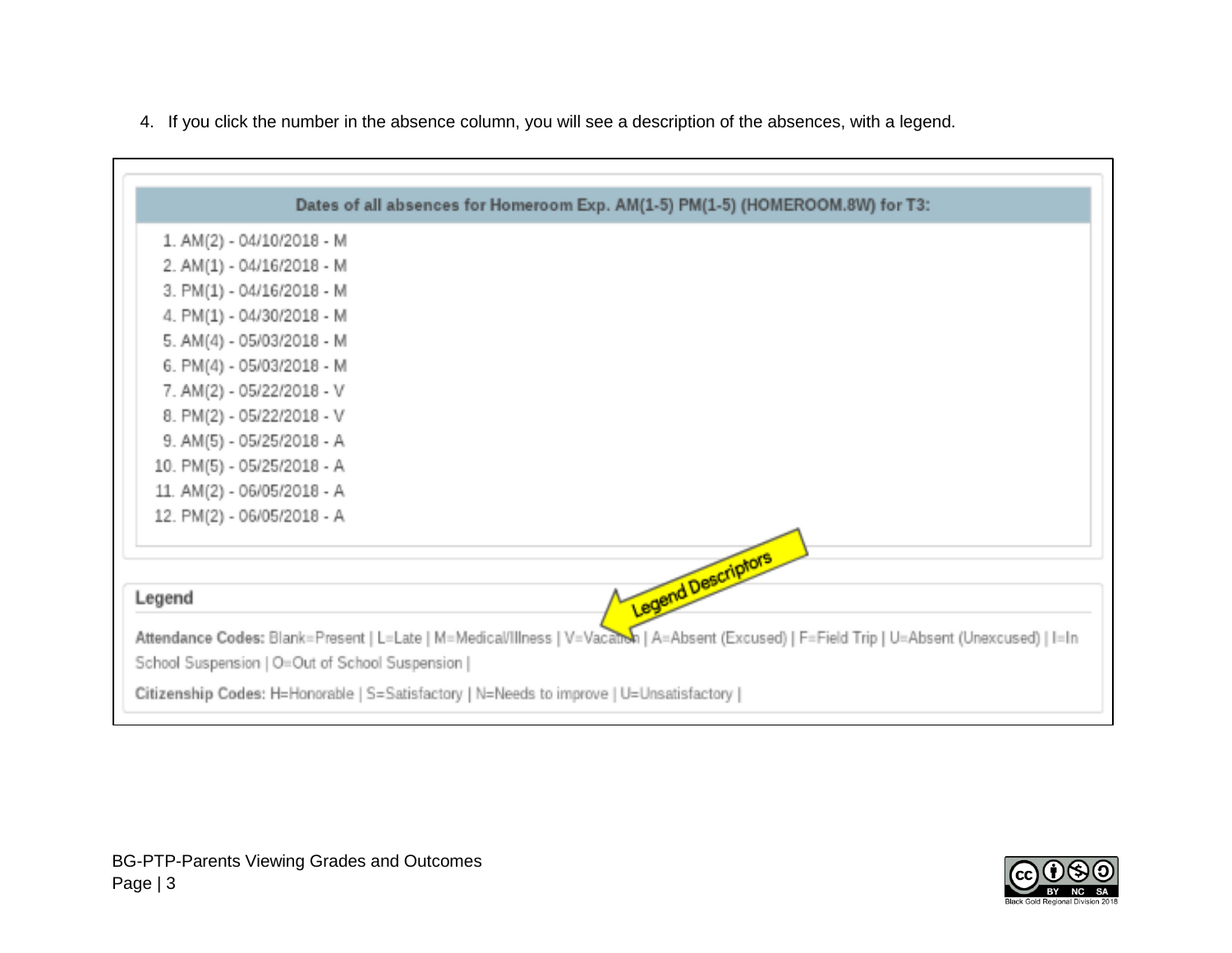5. If you click on a term mark, you will find more information about assessments included in the score. Any flags the teacher may have used will be described at the bottom of the screen.

| PowerSchool                                                     |                                                                                        |                                 |                                       |                                                                                                                                                                                                    |                          | Welcome, | Parent                   | Sign Or<br>Help |  |  |
|-----------------------------------------------------------------|----------------------------------------------------------------------------------------|---------------------------------|---------------------------------------|----------------------------------------------------------------------------------------------------------------------------------------------------------------------------------------------------|--------------------------|----------|--------------------------|-----------------|--|--|
| Student 2<br>Student 1                                          | Student 3                                                                              |                                 |                                       |                                                                                                                                                                                                    |                          |          | 西盘<br>٠                  | <b>I</b> .<br>國 |  |  |
| Navigation                                                      |                                                                                        |                                 |                                       |                                                                                                                                                                                                    |                          |          |                          |                 |  |  |
| Grades and                                                      | Class Score Detail: Last Name, First Name<br>Standards Grades<br>Grades and Attendance |                                 |                                       |                                                                                                                                                                                                    |                          |          |                          |                 |  |  |
| Grade History                                                   |                                                                                        |                                 |                                       |                                                                                                                                                                                                    |                          |          |                          |                 |  |  |
| Attendance<br>Attenda<br>History                                |                                                                                        | Course                          | Teacher                               | Expression                                                                                                                                                                                         |                          |          | Final Grade <sup>1</sup> |                 |  |  |
|                                                                 |                                                                                        | Mathematics 8                   | Last Name, First Name                 | P5(3,5) P8-P9(1-2,4)                                                                                                                                                                               |                          | 98       |                          |                 |  |  |
| Email<br>Email<br>Notification                                  | <b>Teacher Comments:</b>                                                               |                                 |                                       |                                                                                                                                                                                                    |                          |          |                          |                 |  |  |
| Comments                                                        | <b>Section Description:</b>                                                            |                                 |                                       |                                                                                                                                                                                                    |                          |          |                          |                 |  |  |
| ÷,<br>School Bulletin                                           |                                                                                        |                                 |                                       |                                                                                                                                                                                                    |                          |          |                          |                 |  |  |
| Class<br>Registration                                           | Assignments                                                                            |                                 |                                       |                                                                                                                                                                                                    |                          |          |                          |                 |  |  |
| Student Fees<br>and Forms<br>S                                  | Due Date                                                                               | Category                        |                                       | Assignment                                                                                                                                                                                         | Flags                    | Score    | Grade                    | 0 <sup>5</sup>  |  |  |
|                                                                 | 05/29/2018 Numbers                                                                     |                                 | Rates, Ratios, and Percents Unit Test |                                                                                                                                                                                                    | $\blacksquare$           | 10/10    | 100                      |                 |  |  |
| My Calendars                                                    | 05/25/2018 Numbers                                                                     |                                 | Ratios and Rates Check-In             |                                                                                                                                                                                                    | $d$ <                    | 10/10    | 100                      |                 |  |  |
|                                                                 | 05/21/2018 Numbers                                                                     |                                 | Percents Check-In                     | Standards Icon                                                                                                                                                                                     | $\bf \bm \odot$          | 9/10     | 90                       |                 |  |  |
| School<br>ந்தே School<br><b>ப<mark>ுரி</mark>ப்</b> Information |                                                                                        | 05/02/2018 Patterns & Relations | Algebra Unit Test                     |                                                                                                                                                                                                    | $d$ +                    | 10/10    | 100                      |                 |  |  |
| €<br>Account                                                    |                                                                                        | 04/18/2018 Patterns & Relations | Linear Equations Check-In             |                                                                                                                                                                                                    | $d +$                    | 9/10     | 90                       |                 |  |  |
| Preferences<br>18-19 Student                                    |                                                                                        | 04/16/2018 Patterns & Relations |                                       | $\overline{\textbf{0}}$ and $\overline{\textbf{0}}$<br>Graphing Linear Equations Practice<br>0 <sub>1</sub>                                                                                        |                          |          |                          | View            |  |  |
| *<br>Enrolment<br>Verification                                  |                                                                                        | 03/28/2018 Patterns & Relations | Solving Equations Check-In            |                                                                                                                                                                                                    |                          | 10/10    | <b>Teacher Comment</b>   | View            |  |  |
| alert<br>Alert Solutions                                        |                                                                                        |                                 |                                       | Grades last updated on: 5/30/2018                                                                                                                                                                  |                          |          |                          |                 |  |  |
|                                                                 | Legend                                                                                 |                                 |                                       |                                                                                                                                                                                                    |                          |          |                          |                 |  |  |
|                                                                 |                                                                                        |                                 |                                       | 1 - This final grade may include assignments that are not yet published, or may be the result of special weighting used by the teacher. Click to view additional information on special weighting. |                          |          |                          |                 |  |  |
|                                                                 |                                                                                        |                                 |                                       | Icons @ - Standards   @ - Has Description   @ - Has Comment   @ - Collected   @ - Late   @ - Missing   @ - Exempt from Final Grade   @ - Absent   @ - Incomplete   @ - Excluded                    | <b>Flag Descriptions</b> |          |                          |                 |  |  |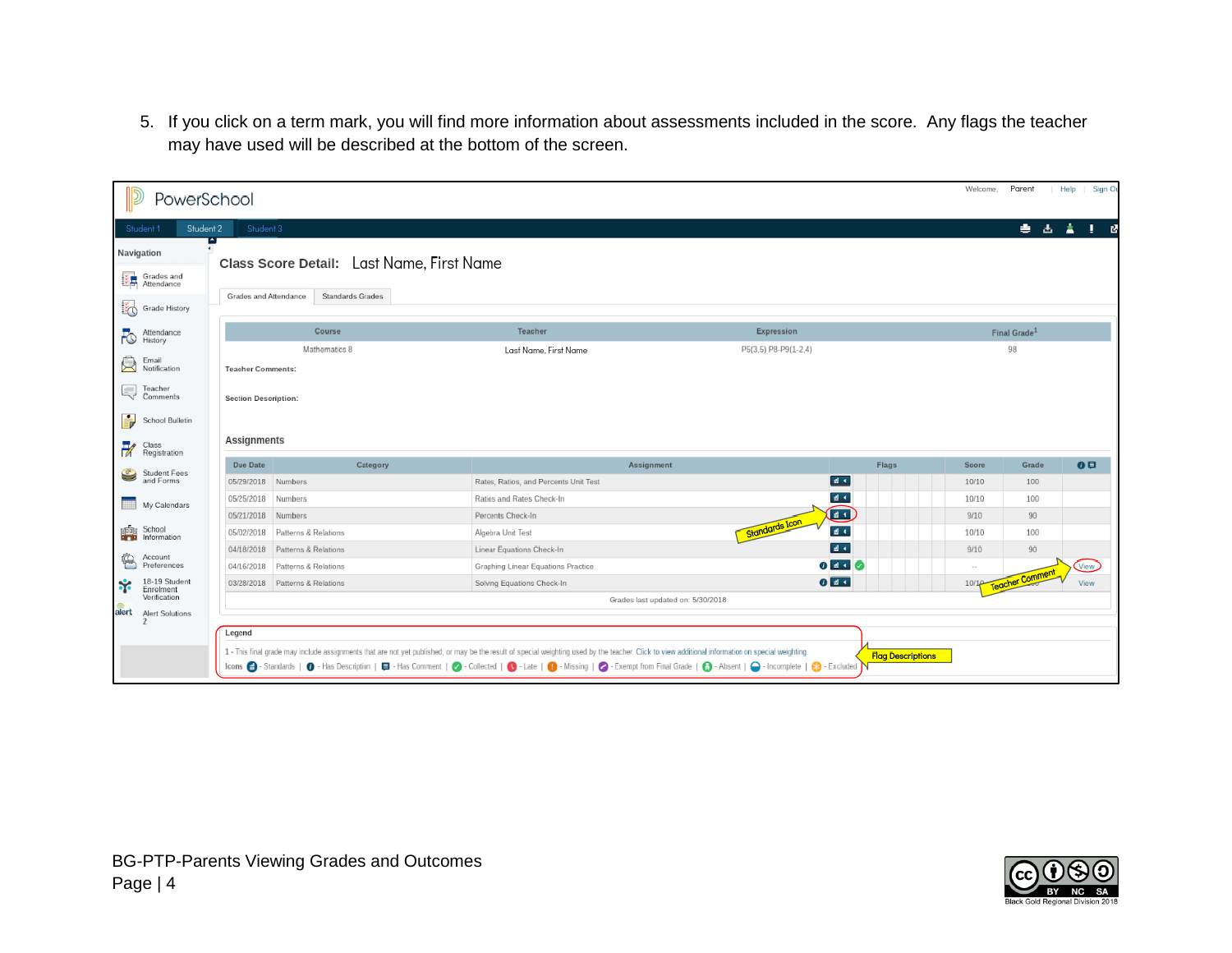6. Within this screen, if you click View, you can see comments the teacher has made.

| Patterns & Relations<br>Category | Assignment             | Graphing Linear Equations Practice |
|----------------------------------|------------------------|------------------------------------|
|                                  |                        |                                    |
|                                  | Assignment Description |                                    |

7. Clicking the standards icon allows you to see outcomes that were addressed in that assessment.

| Assignments |                                                            |                                       |                               |  |  |  |  |  |
|-------------|------------------------------------------------------------|---------------------------------------|-------------------------------|--|--|--|--|--|
| Due Date    | Category                                                   | Assignment                            |                               |  |  |  |  |  |
| 05/29/2018  | Numbers                                                    | Rates, Ratios, and Percents Unit Test | $d \leftarrow$                |  |  |  |  |  |
| 05/25/2018  | Numbers                                                    | Ratios and Rates Check-In             | $22 - 4$                      |  |  |  |  |  |
| 05/21/2018  | Numbers                                                    | Percents Check-In                     | $d$ +                         |  |  |  |  |  |
| 05/02/2018  | Patterns & Relations                                       | Algebra Unit Test                     | $d +$                         |  |  |  |  |  |
| 04/18/2018  | Patterns & Relations                                       | Linear Equations Check-In             | 徳 玉                           |  |  |  |  |  |
| 04/16/2018  | Patterns & Relations                                       | Graphing Linear Equations Practice    | $\mathbf{0}$ and $\mathbf{0}$ |  |  |  |  |  |
| Θ           | 8MA.PR1 - Graph and analyze two-variable linear relations. |                                       |                               |  |  |  |  |  |
| 03/28/2018  | Patterns & Relations                                       | Solving Equations Check-In            | 71 d -                        |  |  |  |  |  |